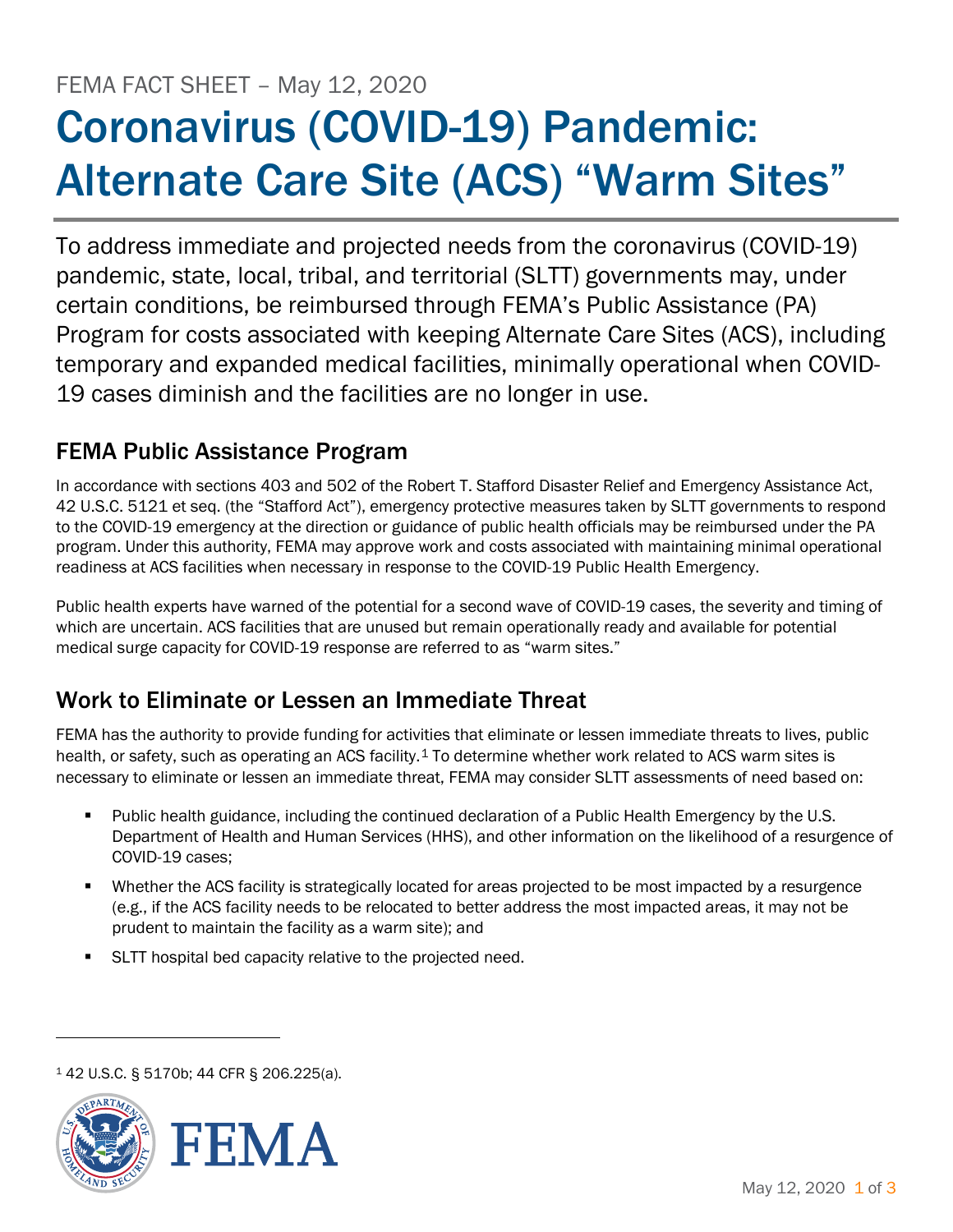FEMA regions will work with the state, territory, or tribe acting as the Recipient to:

- Identify ACS warm sites based on SLTT projections of need as supported by predictive modeling or other supporting information and in accordance with federal, state, and/or local public health guidance;
- Provide support for ACS warm sites to either suspend medical care activities while maintaining minimal operational readiness for future rapid activation, or to demobilize the ACS and store necessary medical equipment and supplies for future rapid activation; and/or
- Reduce excess capacity by demobilizing and closing ACS facilities that are no longer in use and not anticipated to be required in future planning scenarios based on the projected needs.

## Eligible Costs to Maintain ACS Warm Sites

All claimed costs must be necessary and reasonable in order to effectively respond to the COVID-19 Public Health Emergency, in accordance with public health guidance, and are subject to standard program eligibility, the applicable cost share for the declaration, and other federal requirements.[2](#page-1-0) Pursuant to Section 312 of the Stafford Act, FEMA is prohibited from providing financial assistance where such assistance would duplicate funding available from another program, insurance, or any other source for the same purpose. FEMA will reconcile final funding based on any funding provided by another agency or covered by insurance or any other source for the same purpose. FEMA will coordinate with HHS to share information about funding from each agency to assist in preventing duplication of benefits. Costs that may be necessary to maintain the minimum operational level of an ACS warm site include:

- Renting/leasing the space for an ACS facility and/or the necessary equipment to operate the facility and provide adequate medical care in the event of a COVID-19 resurgence;
- Other facility costs such as utilities, maintenance, and/or security;
- Keeping the necessary equipment and supplies (including PPE) in stock, including inspection and maintenance of equipment and supplies, and replacement of non-functioning equipment and expired supplies and commodities;
- Demobilization of ACS facilities when it is more cost effective than maintaining a warm site, and remobilizing in the event of a COVID-19 resurgence based on projected needs;
- Storage of equipment and supplies for ACS warm sites or demobilized ACS facilities which can be redeployed for future rapid activation;
- Wraparound services, as defined in the ACS Toolkit, $3$  necessary for minimal operational readiness;
- Minimal level of medical and/or non-medical staffing, if necessary;
- Site restoration to allow a facility that was/is being used as an ACS to return to normal operations until such time as the facility is needed as an ACS again in the event of a COVID-19 resurgence; and/or

<span id="page-1-0"></span><sup>2</sup> In accordance with regulations at 2 CFR Part 200 and 44 CFR Part 206 and applicable guidance in the Public Assistance Program and Policy Guide, FP 104-009-2, April 2018.

<span id="page-1-1"></span><sup>3</sup> Such services include, but are not limited to linen and laundry services; food preparation and delivery; biomedical waste removal, including contaminated items such as personal protective equipment; perimeter fencing; contracted security guards; professional cleaning; and other related services. The toolkit and other ACS resources are available on the HHS website at [https://asprtracie.hhs.gov/technical-resources/111/covid-19-alternate-care-site-resources.](https://asprtracie.hhs.gov/technical-resources/111/covid-19-alternate-care-site-resources)